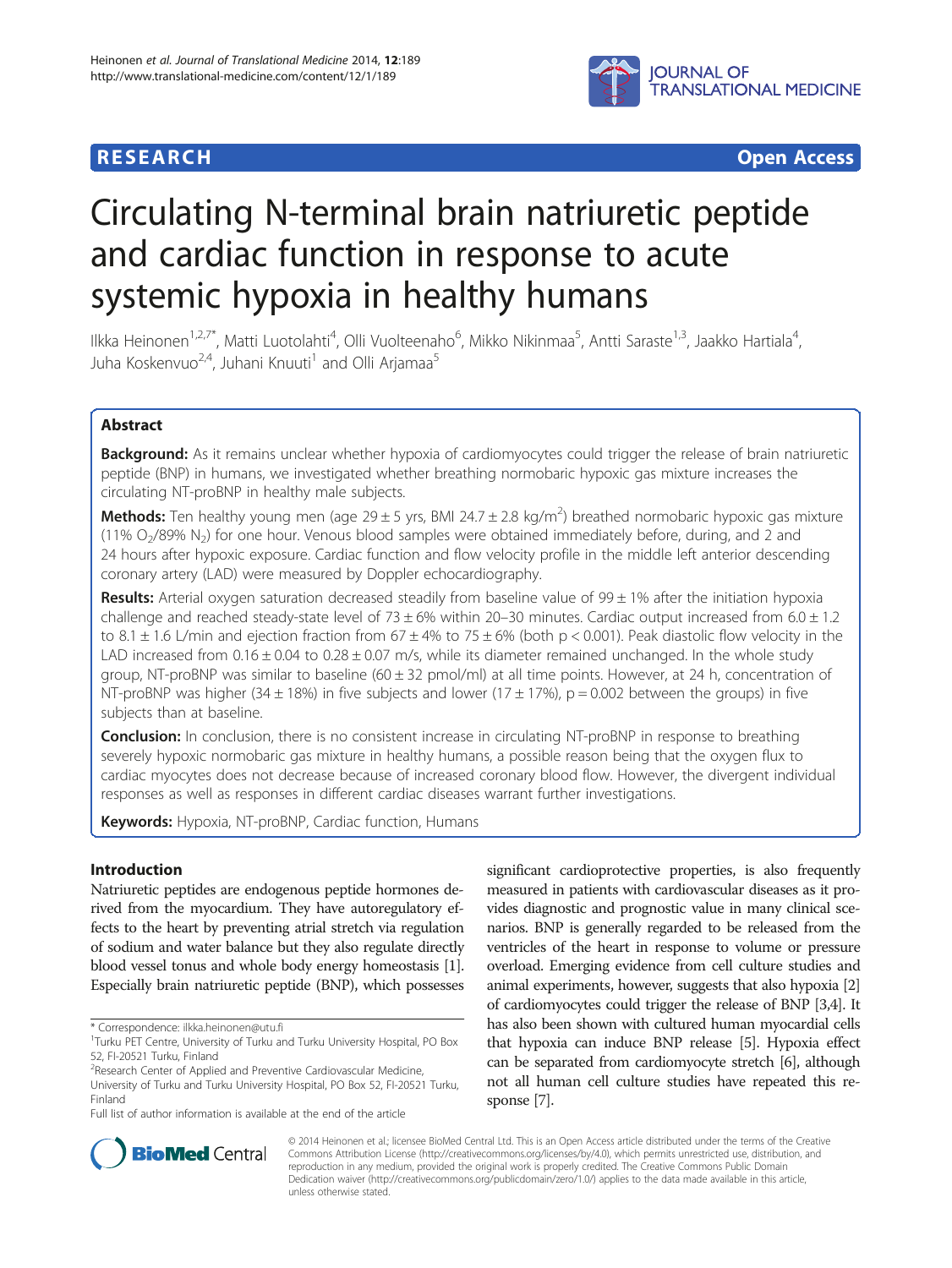The physiological in vivo relevance of these cell culture findings remains unclear, however, as tissue oxygen levels may never reach such low and long-standing severe hypoxia values as is generally used in vitro studies. Nevertheless, normobaric hypoxic exposure for 60 minutes has been shown to induce slight increase in N-terminal BNP, but this study was performed in highly selected group of subjects that showed either high or low renin-angiotensin system activity [[8](#page-6-0)]. On the other hand, a very severe (corresponding to altitude of 9144 m), but short (1–3 min) exposure to hypobaric hypoxia did not cause an increase in BNP levels [[9](#page-6-0)]. Similarly, also a short hypobaric chamber exposure (25 min) at rest followed by 1 min of exercise did not lead to immediate increase in circulating BNP in healthy humans [[10](#page-6-0)].

However, it might be that as BNP peptide is stored only in small amounts in secretary granules of ventricular myocytes [[11\]](#page-6-0), increase in BNP becomes apparent only after sufficient time period following hypoxia exposure, when gene expression has been triggered by hypoxia to form more of the peptide. Furthermore, cardiac function and coronary blood flow responses have not been monitored simultaneously with hypoxic exposure in these previous human studies, making it difficult to evaluate whether loading conditions for instance are affected and contribute to hypoxia-induced BNP release. Consequently, to elucidate these yet remaining aspects of the possible hypoxia-induced BNP release in humans in vivo, we measured circulating N-terminal proBNP levels repeatedly during breathing severely hypoxic gas mixture, and 2 hours and 24 hours after the exposure. Furthermore, cardiac function was also assessed comprehensively and simultaneously during hypoxic exposure, to further understand the possible independent role of hypoxia to trigger BNP release from cardiomyocytes.

# Methods

# Subjects

Ten healthy Caucasian young men (age  $29 \pm 5$  yrs, height  $181 \pm 4$  cm, weight  $81 \pm 11$  kg, BMI  $24.7 \pm 2.8$  kg/m<sup>2</sup>) volunteered to participate in this study. The purpose, nature, and potential risks of the study were explained to the subjects before they gave their written informed consent to participate. The subjects were normotensive nonsmokers with no history of hypercholesterolemia, not taking any medications and had never experienced angina symptoms. The normal health status of the subjects was confirmed by a medical doctor by clinical examination, ECG and cardiac echocardiography before the experiments. The study was performed according to the Declaration of Helsinki and was approved by the Ethics Committee of the Hospital District of South-West Finland.

# Hypoxic exposure and blood sampling

The subjects were requested to avoid strenuous physical exercise in the 48 h prior to the experiments. The hypoxic exposure was performed in a fasting state and always started around 9 AM with study preparations. In these preparations 12-lead ECG was positioned and an antecubital vein was cannulated for blood sampling. Venous blood samples were obtained before, and 2 and 24 hours after hypoxic exposure and analyzed by standard hospital practices. After initial preparations, subjects breathed normobaric hypoxic gas mixture (11%  $O_2/89\%$  N<sub>2</sub>) for one hour. Arterial oxygen saturation was continuously measured by pulse oximetry and valid plethysmogram signal was confirmed throughout the studies. All of these measurements were performed when subjects were resting supine.

# Analysis of BNP

Plasma samples (0.9 ml) were first concentrated by extraction with SepPak C18 cartidges, to enable the quantification of the very low levels of circulating BNP peptides in healthy young subjects. NT-proBNP concentrations were determined by immunoassay specific to human NT-proBNP10– 29 as previously reported [[12,13](#page-6-0)]. NT-proBNP is a product of the same precursor and therefore reflects the secretion of the biologically active peptide BNP.

### Echocardiography

Transthoracic 2 dimensional (2D) and Doppler echocardiographic studies were performed with Acuson Sequoia 512 (Siemens Medical Solutions, USA) equipped with 3V2c transducer at rest and 20 min after beginning of the hypoxia. The digitized images were stored in Syngo Dynamics-system (Siemens, Siemens Medical Solutions, USA) for later analysis. The study subjects were examined in a left lateral decubitus position. Left and right ventricular dimensions and left ventricular wall thickness and ejection fraction and left atrial dimension were measured in parasternal long axis view from 2-dimensionally guided Mmode tracings using second harmonic 4.25 MHz scanning frequency. Pulmonary artery flow velocity (pulsed wave Doppler) was measured in the parasternal short axis view at the level of aortic root. The mitral inflow velocities and blood flow velocities in pulmonary veins (pulsed wave Doppler), pressure gradient between right ventricle and right atria (continuous wave Doppler), tissue Doppler velocities of the mitral annulus and M-mode traced valvular ring amplitudes were all recorded from apical 4-Chamber view. Vena cava inferior was examined from the subcostal view. The mean of at least three consecutive cardiac cycles was always calculated and averaged.

Diameter and blood flow velocity (pulsed wave Doppler) were measured in the mid left anterior descending coronary artery using a modified parasternal short axis view focusing on the interventricular sulcus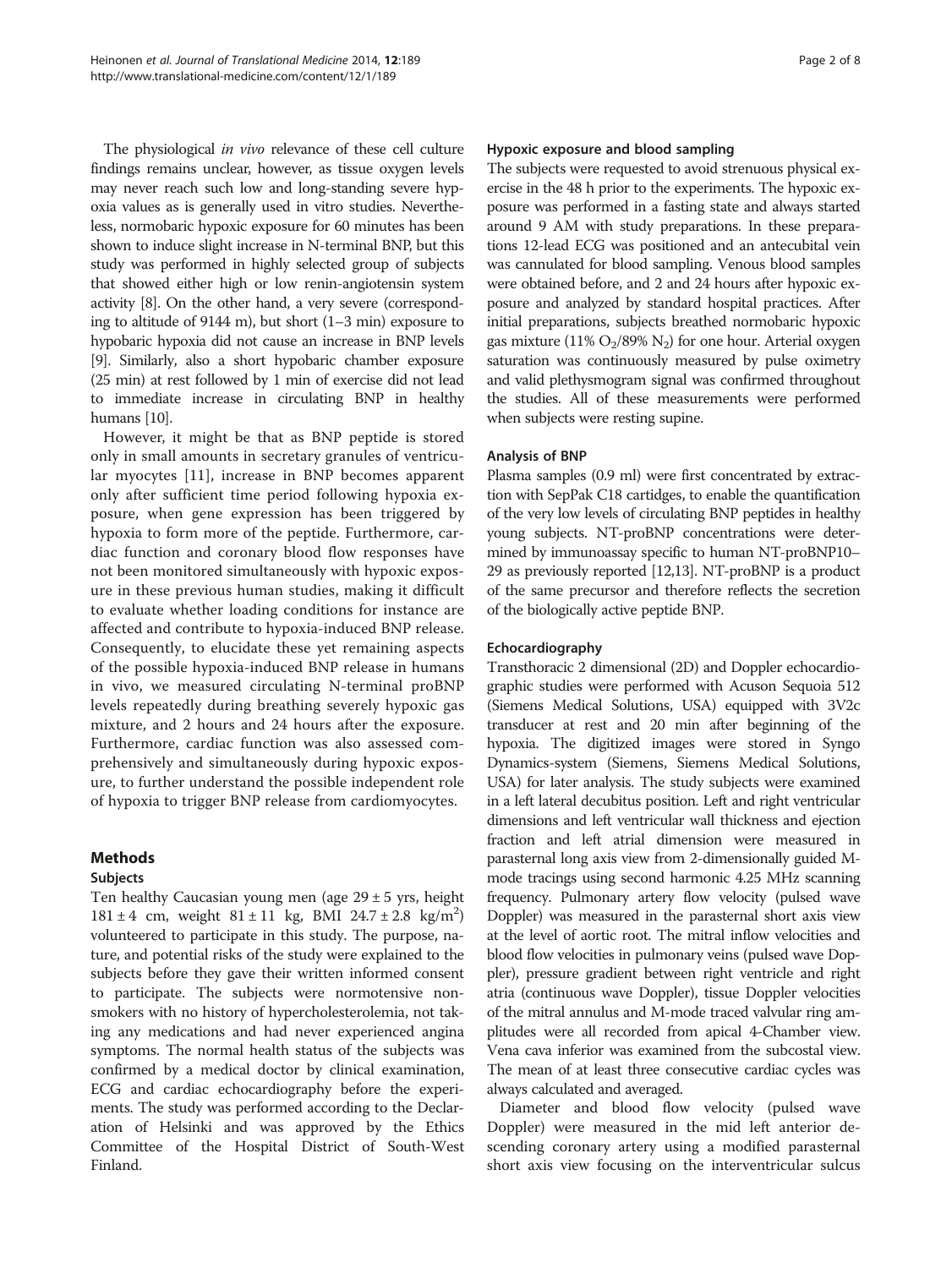using 15 L8 linear transducer as described earlier [[14,15\]](#page-6-0).

#### Statistical analysis

Statistical analysis was performed using SAS/STAT statistical software (version 9.2, SAS institute Inc., Cary, NC, USA). Two-tailed Student's t-test or one-way (or twoway in terms of group differences) ANOVA for repeated measurements was used for the analysis of statistical differences when appropriate. ANOVA was followed by Tukey post-hoc test if necessary to detect differences in different study time points, or groups. P values < 0.05 were considered statistically significant. All data are shown as mean ± SD.

### Results

All of the subjects had normal baseline arterial oxygen saturation of  $99 \pm 1\%$  at baseline, which decreased steadily after the initiation of hypoxic breathing and reached a stable steady-state level  $(73 \pm 6%)$  within 20–30 min after the initiation of hypoxic exposure based on continuous pulse oximetry (Figure 1A). This level of oxygen saturation was maintained until the removal of the hypoxic mask after 1 hour, after which saturation reached normal, pre-hypoxic values  $(99 \pm 1\%)$  within 1 min (Figure 1A). Hemoglobin concentration was increased towards the end of the hypoxic exposure, but returned to pre-hypoxia levels after 2 hours of returning to normoxic conditions (Figure 1B).

Heart rate response followed a similar, but reversed pattern to that of arterial oxygen saturation, being  $58 \pm$ 9 bpm at resting baseline,  $79 \pm 11$  during hypoxia, and  $61 \pm 1$  bpm two hours after the end of hypoxic exposure (Figure [2](#page-3-0)A). Systolic blood pressure did not change (Figure [2](#page-3-0)B) in response to hypoxia  $(p = 0.42$  in ANOVA), but diastolic blood pressure was slightly lower in the end of hypoxia than at baseline or during normoxic recovery from the hypoxia exposure (Figure [2](#page-3-0)C).

In Table [1](#page-4-0) parameters describing cardiac function at baseline and in hypoxia are presented. No regional wall motion abnormalities were detected. Of note, hypoxia led to increased cardiac output and ejection fraction, but atrial sizes did not change. Left coronary artery blood

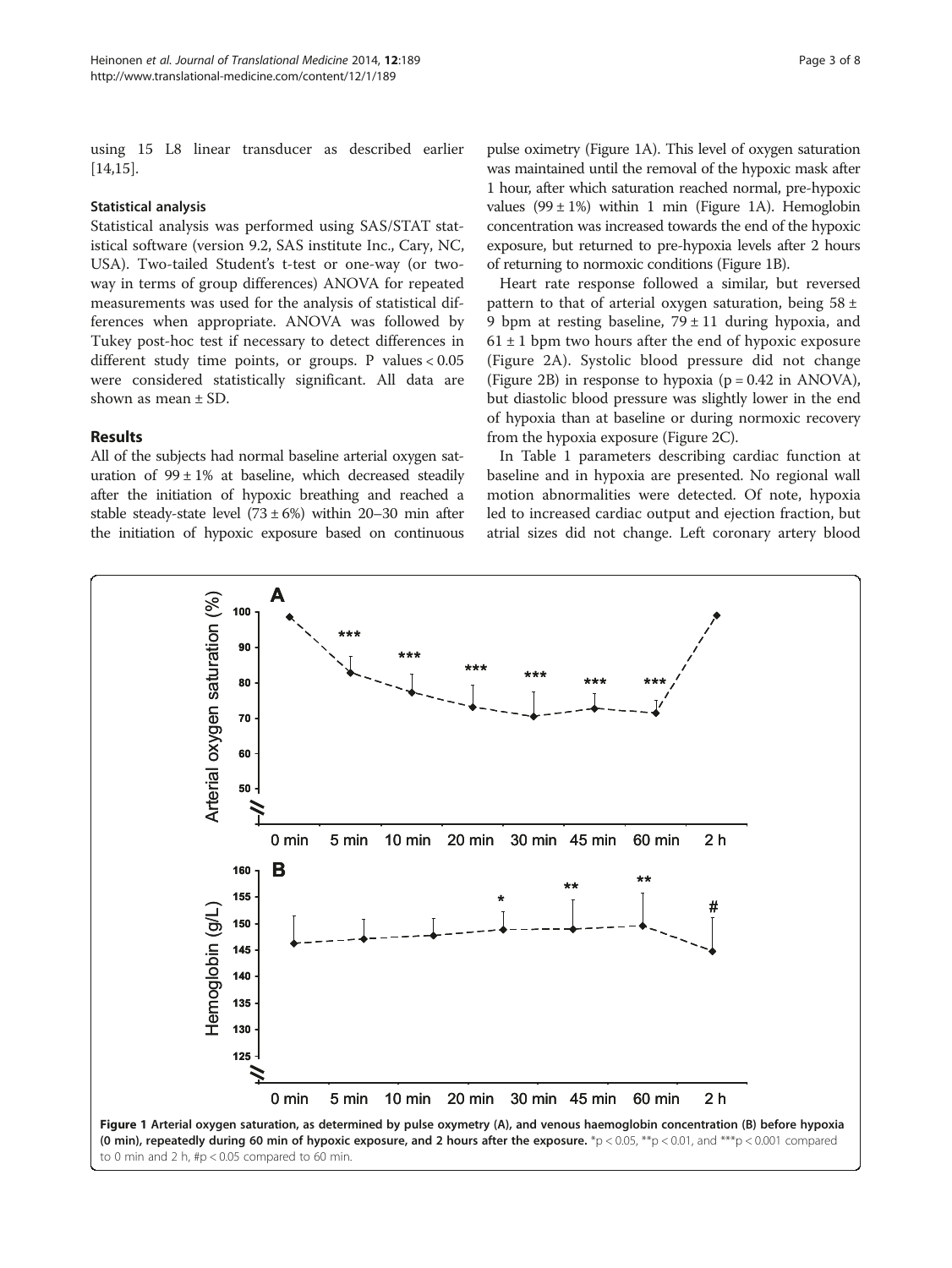<span id="page-3-0"></span>

velocity was also increased, but its diameter remained unchanged in response to hypoxia. A decrease in E/Aratio was also observed.

At the whole study group level there was no change in NT-proBNP concentration in response to applied systemic hypoxia (Figure [3A](#page-5-0)). However, two distinct NTproBNP response groups to hypoxia were also identified, as in five subjects the 24 h concentration of NT-proBNP was elevated on average  $34 \pm 18\%$  as compared with the baseline concentration, while in five subjects it was reduced by an average of  $17 \pm 17\%$  lower (Figure [3B](#page-5-0)). NTproBNP either increased or decreased in all of these five

subjects. Mean heart rate was consistently higher throughout the experiment in the five subjects with elevated BNP at 24 hours  $(62 \pm 11, 77 \pm 8, 78 \pm 9, 81 \pm 10,$ 84  $\pm$  7, 78  $\pm$  8, 81  $\pm$  6, 65  $\pm$  11 bpm at baseline before hypoxia, and 5, 10, 20, 30, 45, 60 min time points during, and 2 hours after hypoxia, respectively) as compared to the other five individuals  $(55 \pm 5, 73 \pm 6, 74 \pm 5, 76 \pm 7)$ 12,  $73 \pm 9$ ,  $73 \pm 5$ ,  $76 \pm 11$ ,  $56 \pm 6$ , respectively,  $p < 0.01$ for the group difference in two-way ANOVA, hypoxia\*group interaction  $p = NS$ ), but there were no group differences, or even trends towards differences, in arterial oxygen saturation, haemoglobin concentration, blood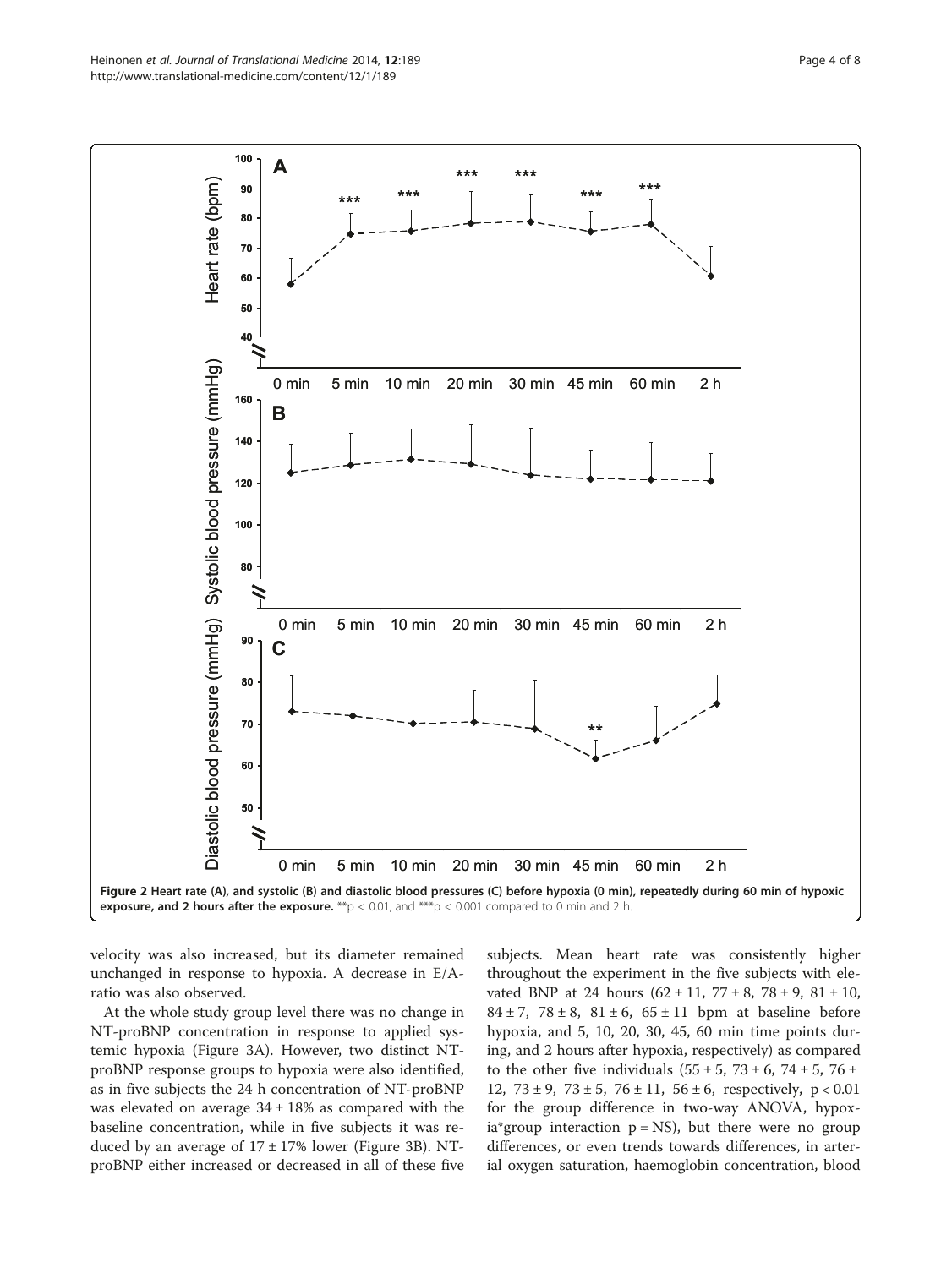<span id="page-4-0"></span>Table 1 Cardiac function at baseline and after 20 minutes exposure to hypoxic stimulus

|                                          | <b>Baseline</b> | Hypoxia            |
|------------------------------------------|-----------------|--------------------|
| Cardiac output (L/min)                   | $6.0 \pm 1.2$   | $8.1 \pm 1.6***$   |
| Ejection fraction (%)                    | $67 \pm 4$      | $75 \pm 6***$      |
| RV ED diameter (mm)                      | $25 \pm 4$      | $26 \pm 3$         |
| RA diameter (mm)                         | $20 \pm 4$      | $19 \pm 2$         |
| LA diameter (mm)                         | $39 \pm 4$      | $38 \pm 3$         |
| PA blood flow velocity (m/s)             | $0.8 \pm 0.1$   | $1.0 \pm 0.1*$     |
| Vena cava inferior (mm)                  | $16.8 \pm 4.6$  | $15.2 \pm 4.2$     |
| RV-to-RA pressure gradient (mmHg)        | $28 \pm 5$      | $31 \pm 3*$        |
| RV E'/ A' (cm/s)                         | $1.5 \pm 0.4$   | $1.4 \pm 0.2$      |
| $RV Sm$ (cm/s)                           | $0.20 \pm 0.04$ | $0.24 \pm 0.04*$   |
| Pulmonary vein s/d ratio                 | $1.3 \pm 0.2$   | $1.4 \pm 0.3$      |
| TAPSE (cm)                               | $2.6 \pm 0.2$   | $3.0 \pm 0.3$ **   |
| LAD diameter (cm)                        | $5.62 \pm 0.64$ | $5.60 \pm 0.64$    |
| LAD blood flow velocity (m/s)            | $0.16 \pm 0.4$  | $0.28 \pm 0.07$ ** |
| LV lateral wall E'/A'                    | $1.9 \pm 0.7$   | $1.5 \pm 0.6$      |
| LV septal wall E'/A'                     | $1.6 \pm 0.3$   | $1.5 \pm 0.3$      |
| LV septum $S_m$ (cm/s)                   | $0.12 \pm 0.02$ | $0.15 \pm 0.05$    |
| LV lateral wall $S_m$ (cm/s)             | $0.16 \pm 0.06$ | $0.19 \pm 0.06$    |
| Lateral mitral annular displacement (cm) | $1.5 \pm 0.2$   | $1.8 \pm 0.2$ **   |
| Septal mitral annular displacement (cm)  | $1.5 \pm 0.1$   | $1.7 \pm 0.3*$     |
| E/A -ratio                               | $1.6 \pm 0.3$   | $1.4 \pm 0.2*$     |

LV = left ventricle, RV = Right ventricle, LA = left atrium , RA = right atrium, TAPSE = Tricuspid annular plane systolic excursion, PA = pulmonary artery,  $E'$  = tissue-Doppler early diastolic velocity,  $A'$  = tissue-Doppler late diastolic velocity,  $S_m$  = tissue-Doppler systolic velocity, E = Mitral inflow early peak velocity, A = Mitral inflow atrial peak velocity.  $*p < 0.05$ ,  $**p < 0.01$ ,  $***p < 0.001$ compared to baseline. LAD = the left anterior descending coronary artery.

pressures or any of the echocardiography variables measured in the present study (data not shown).

### **Discussion**

In the present study we measured cardiac function, coronary blood flow velocity and peripheral circulating levels of NT-proBNP in response to breathing severely hypoxic gas mixture in healthy young male volunteers to study the possibility that hypoxia per se could trigger the release of NT-proBNP. We did not find any consistent increase in circulating NT-proBNP, which was likely due to the fact that despite the marked reduction of oxygen saturation, oxygen supply to the cardiomyocytes was fully compensated for by the increased coronary blood flow in these healthy young adults. Nevertheless, two distinct NT-proBNP response groups to hypoxia were also identified in the present study. It will be discussed that this divergent response is likely related to hypoxic regulation of BNP genetic responses, and in the long term might determine individual adaptation to chronic hypoxia.

Our findings in terms of cardiac responses to acute systemic hypoxia are well in accordance with the established literature, which also describes tachycardia and largely unchanged blood pressure as one of the key feature of hypoxic physiological response [\[16](#page-6-0)-[18](#page-6-0)]. Although hypoxia suppresses myocardial contractility in some studies that have been performed in vitro, also our finding of higher ejection fraction, thus improved emptying of the ventricle, supports the notions that hypoxia may induce compensatory improvement in cardiac pump function in vivo in healthy humans [\[16,19\]](#page-6-0). Moreover, although a decrease in early-tolate filling (E/A-ratio) of the ventricle was also observed in the present study, which would normally suggest impaired diastolic filling, it has been previously documented that this is largely the result of decreased early filling due to preload reduction, while there is simultaneously a greater contribution of atrial contraction in acute systemic hypoxia [\[16\]](#page-6-0).

However, when it comes to the NT-proBNP levels during acute hypoxic exposure, as sampled repeatedly during the exposure, as well as the 2 and 24 h level after hypoxic exposure, we observed that it remained essentially similar to the pre-exposure baseline NT-proBNP level. This was the case even when the arterial oxygen saturation dropped close to 70% during the severe acute hypoxic exposure. However, despite this reduction it is likely that absolute oxygen supply to heart was not actually decreased, as coronary blood flow velocity increased by 75% while the diameter of left anterior coronary artery remained unchanged. Therefore, it is apparent that the investigation of BNP release is hampered by the fact that despite the reduction of oxygen saturation, oxygen supply of the cardiomyocytes is mostly fully compensated by the increased coronary blood flow in healthy young adults.

From the present results it is clear that breathing severely hypoxic gas mixture does not elicit increased NT-proBNP level, as despite the decreased arterial oxygen saturation cardiac myocytes can obtain unchanged (or even increased) amount of oxygen as myocardial blood flow increases markedly [\[20\]](#page-6-0). Myocardial hypoxia may however occur if coronary blood flow cannot respond to reduced oxygen saturation or oxygen demand is excessively increased, as might happen in many cardiac patients in which BNP is frequently determined as a diagnostic measure. Local cardiac hypoxia typical for many cardiac patients may cause the increase in circulating NT-proBNP levels, in addition to wellestablished causes of pressure and volume overload [\[21-23](#page-6-0)], but unfortunately, ischemia-prone individuals were not investigated in the present study and this aspect warrants further experimentation. Another possible explanation in addition to the blood flow compensation is that our onehour hypoxic exposure was too short to induce the expression of BNP gene. In long-term experiments circulating BNP has been shown to be increased especially in subjects who suffer from chronic mountain sickness [\[24-26\]](#page-7-0), but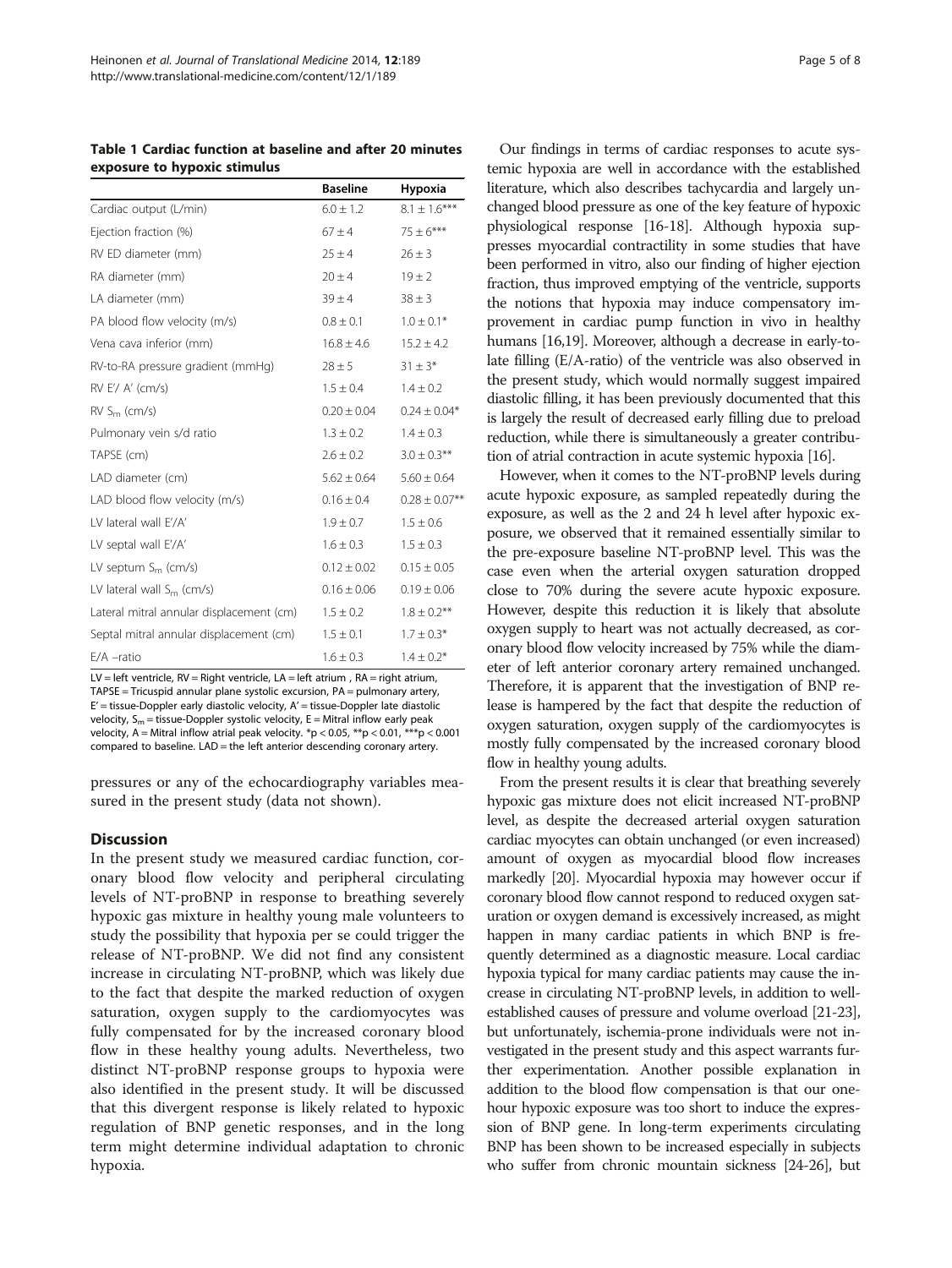<span id="page-5-0"></span>

clear interpretation if hypoxia per se triggers BNP release remains open, as these studies are also confounded by several other stress factors, such as physical stress caused by hiking to and on the mountains and not be hypoxia per se. These findings have neither been confirmed by all studies [[27](#page-7-0)]. Preoperative BNP levels are also within normal levels in patients with tetralogy of Fallot (severe congenital cyanotic heart defect) who have generally at least moderate decreases in systemic oxygen saturation [\[28](#page-7-0)].

Finally, despite the fact that no increase in mean levels of NT-proBNP was detected in the present study, we observed two differently responding groups; in five subjects, the 24 h concentration of NT-proBNP was higher than the baseline concentration, while in five subjects it was lower. As these divergent responses could not be related to changes in cardiac function during hypoxia, it is possible that these differing responses are due to differences in single nucleotide polymorphisms in gene areas regulating BNP expression. In this regard it is interesting that BNP gene is under the direct control of HIF (hypoxia-inducible factor) [\[5,7](#page-6-0)[,29\]](#page-7-0), which is the master regulator of hypoxic responses. Thus, it remains

to be investigated whether these two divergent BNP responses could be localized to differences in single nucleotide polymorphisms that are under the control of HIF.

Moreover, it might also be that these differences in NT-BNP responses also determine the susceptibility to hypoxic mountain sickness [\[24-26\]](#page-7-0). In this regard, circulating BNP has been shown by Ge and Mo et al. to be predictive of chronic mountain sickness [\[26](#page-7-0)]. However, in their study patients with mountain sickness also had higher pulmonary artery pressures and lower arterial oxygen saturations compared to subjects who did not get altitude sickness [\[26](#page-7-0)]. Therefore, it might be that also in this case the increase in BNP is just a result of increased cardiac pressures [\[21-23](#page-6-0)], but further studies are still warranted to investigate the emerging evidence from animal studies that hypoxia, and/ or ischemia, per se could trigger the release of brain natriuretic peptides also in humans.

#### Methodological considerations

It is a limitation that we did not measure NT-proBNP levels directly from coronary sinus, but instead peripheral venous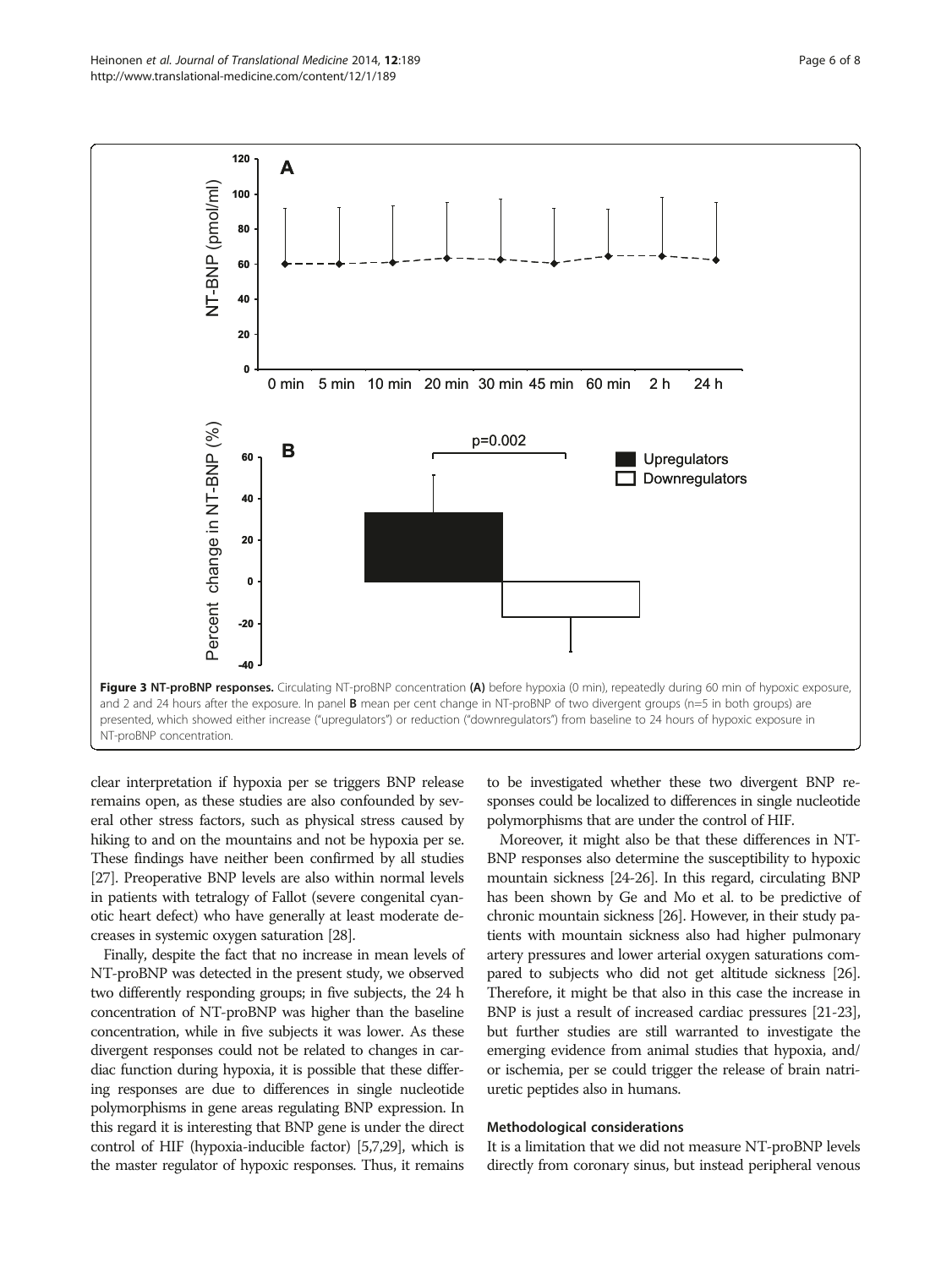<span id="page-6-0"></span>site was used for sampling. Together with its binding to receptors, this may have caused NT-proBNP to be diluted to body fluids and lowered the detection limit to observe changes. However, not even a trend towards changes was observed as whole study group level, although on the other hand changes were robust when investigated at the subgroup level indicating the validity of peripheral sampling. Moreover, circulating levels of BNP show a close relationship with its content in myocardium [[30](#page-7-0)], making its measurement from peripheral blood valid approach, especially in healthy volunteers who have no medical or other reasons for cardiac catheterization.

In conclusion, we did not find increase in circulating NT-BNP in response to breathing severely hypoxic gas mixture in humans in the present study. However, cardiac myocytes did not probably experience reduced amount of oxygen, as despite the fact that arterial oxygen saturation was markedly reduced, oxygen supply to the cardiomyocytes was likely fully compensated for by the increased coronary blood flow in the studied healthy young adults. Acute studies patients with cardiac diseases, especially those with limited possibility to adjust coronary blood flow, and chronic hypoxic exposure studies in healthy humans under well-controlled conditions are required to conclusively show the role of hypoxia in triggering NT-BNP release.

#### Competing interests

The author declares that they have no competing interests.

#### Authors' contributions

All authors have participated in study planning, performing and writing the manuscript. All have read and approved submission of the final version of the manuscript.

#### Acknowledgements

The study was conducted within the Centre of Excellence in Molecular Imaging in Cardiovascular and Metabolic Research - supported by the Academy of Finland, University of Turku, Turku University Hospital and Åbo Akademi University. The authors want to thank the personnel of Turku PET Centre for their excellent assistance. The study was financially supported by the Academy of Finland (Grants 251572 and 258078, and Centre of Excellence funding), and the Hospital District of Southwest Finland.

#### Author details

<sup>1</sup>Turku PET Centre, University of Turku and Turku University Hospital, PO Box 52, FI-20521 Turku, Finland. <sup>2</sup>Research Center of Applied and Preventive Cardiovascular Medicine, University of Turku and Turku University Hospital, PO Box 52, FI-20521 Turku, Finland. <sup>3</sup> Heart Center, University of Turku and Turku University Hospital, PO Box 52, FI-20521 Turku, Finland. <sup>4</sup>Department of Clinical Physiology and Nuclear Medicine, University of Turku and Turku University Hospital, PO Box 52, FI-20521 Turku, Finland. <sup>5</sup>Department of Biology, University of Turku and Turku University Hospital, PO Box 52, FI-20521 Turku, Finland. <sup>6</sup>Institute of Biomedicine, University of Oulu, Oulu, Finland. <sup>7</sup> Division of Experimental Cardiology, Thoraxcenter, Erasmus MC, University Medical Center Rotterdam, Rotterdam, The Netherlands.

#### Received: 17 February 2014 Accepted: 9 June 2014 Published: 3 July 2014

#### References

- 1. Moro C, Lafontan M: Natriuretic peptides and cGMP signaling control of energy homeostasis. Am J Physiol Heart Circ Physiol 2013, 304:H358-H368.
- 2. Nikinmaa M: "What is hypoxia?" Acta Physiol (Oxf) 2013, doi:10.1111/apha.12146. 3. Arjamaa O, Nikinmaa M: Hypoxia regulates the natriuretic peptide system. Int J Physiol Pathophysiol Pharmacol 2011, 3:191–201.
- 4. Arjamaa O, Nikinmaa M: Natriuretic peptides in hormonal regulation of hypoxia responses. Am J Physiol Regul Integr Comp Physiol 2009, 296:R257–R264.
- 5. Casals G, Ros J, Sionis A, Davidson MM, Morales-Ruiz M, Jimenez W: Hypoxia induces B-type natriuretic peptide release in cell lines derived from human cardiomyocytes. Am J Physiol Heart Circ Physiol 2009, 297:H550–H555.
- 6. Mollmann H, Nef HM, Kostin S, Dragu A, Maack C, Weber M, Troidl C, Rolf A, Elsasser A, Bohm M, Brantner R, Hamm CW, Holubarsch CJ: Ischemia triggers BNP expression in the human myocardium independent from mechanical stress. Int J Cardiol 2010, 143:289-297.
- 7. Luo Y, Jiang C, Belanger AJ, Akita GY, Wadsworth SC, Gregory RJ, Vincent KA: A constitutively active hypoxia-inducible factor-1alpha/VP16 hybrid factor activates expression of the human B-type natriuretic peptide gene. Mol Pharmacol 2006, 69:1953–1962.
- 8. Due-Andersen R, Pedersen-Bjergaard U, Hoi-Hansen T, Olsen NV, Kistorp C, Faber J, Boomsma F, Thorsteinsson B: NT-pro-BNP during hypoglycemia and hypoxemia in normal subjects: impact of renin-angiotensin system activity. J Appl Physiol 2008, 104:1080–1085.
- 9. Karadag R, Sen A, Yildirim N, Basmak H, Golemez H, Cakir E, Akin A: The relation between intraocular pressure change and plasma natriuretic peptide under simulated hypobaric conditions. Indian J Ophthalmol 2010, 58:195–198.
- 10. Woods D, Hooper T, Mellor A, Hodkinson P, Wakeford R, Peaston B, Ball S, Green N: Brain natriuretic peptide and acute hypobaric hypoxia in humans. J Physiol Sci 2011, 61:217–220.
- 11. Levin ER, Gardner DG, Samson WK: Natriuretic peptides. N Engl J Med 1998, 339:321–328.
- 12. Ala-Kopsala M, Magga J, Peuhkurinen K, Leipala J, Ruskoaho H, Leppaluoto J, Vuolteenaho O: Molecular heterogeneity has a major impact on the measurement of circulating N-terminal fragments of A- and B-type natriuretic peptides. Clin Chem 2004, 50:1576-1588.
- 13. Ala-Kopsala M, Moilanen AM, Rysa J, Ruskoaho H, Vuolteenaho O: Characterization of molecular forms of N-terminal B-type natriuretic peptide in vitro. Clin Chem 2010, 56:1822–1829.
- 14. Kiviniemi TO, Saraste M, Koskenvuo JW, Airaksinen KE, Toikka JO, Saraste A, Parkka JP, Hartiala JJ: Coronary artery diameter can be assessed reliably with transthoracic echocardiography. Am J Physiol Heart Circ Physiol 2004, 286:H1515–H1520.
- 15. Kiviniemi TO, Toikka JO, Koskenvuo JW, Saraste A, Saraste M, Parkka JP, Raitakari OT, Hartiala JJ: Vasodilation of epicardial coronary artery can be measured with transthoracic echocardiography. Ultrasound Med Biol 2007, 33:362–370.
- 16. Naeije R: Physiological adaptation of the cardiovascular system to high altitude. Prog Cardiovasc Dis 2010, 52:456–466.
- 17. Hultgren HN, Grover RF: Circulatory adaptation to high altitude. Annu Rev Med 1968, 19:119–152.
- 18. Bartsch P, Gibbs JS: Effect of altitude on the heart and the lungs. Circulation 2007, 116:2191–2202.
- 19. Dedobbeleer C, Hadefi A, Naeije R, Unger P: Left ventricular adaptation to acute hypoxia: a speckle-tracking echocardiography study. J Am Soc Echocardiogr 2013, 26(7):736-745.
- 20. Namdar M, Koepfli P, Grathwohl R, Siegrist PT, Klainguti M, Schepis T, Delaloye R, Wyss CA, Fleischmann SP, Gaemperli O, Kaufmann PA: Caffeine decreases exercise-induced myocardial flow reserve. J Am Coll Cardiol 2006, 47:405–410.
- 21. Tenhunen O, Szokodi I, Ruskoaho H: Posttranscriptional activation of BNP gene expression in response to increased left ventricular wall stress: role of calcineurin and PKC. Regul Pept 2005, 128:187–196.
- 22. Maeder MT, Mariani JA, Kaye DM: Hemodynamic determinants of myocardial B-type natriuretic peptide release: relative contributions of systolic and diastolic wall stress. Hypertension 2010, 56:682–689.
- 23. Wiese S, Breyer T, Dragu A, Wakili R, Burkard T, Schmidt-Schweda S, Fuchtbauer EM, Dohrmann U, Beyersdorf F, Radicke D, Holubarsch CJ: Gene expression of brain natriuretic peptide in isolated atrial and ventricular